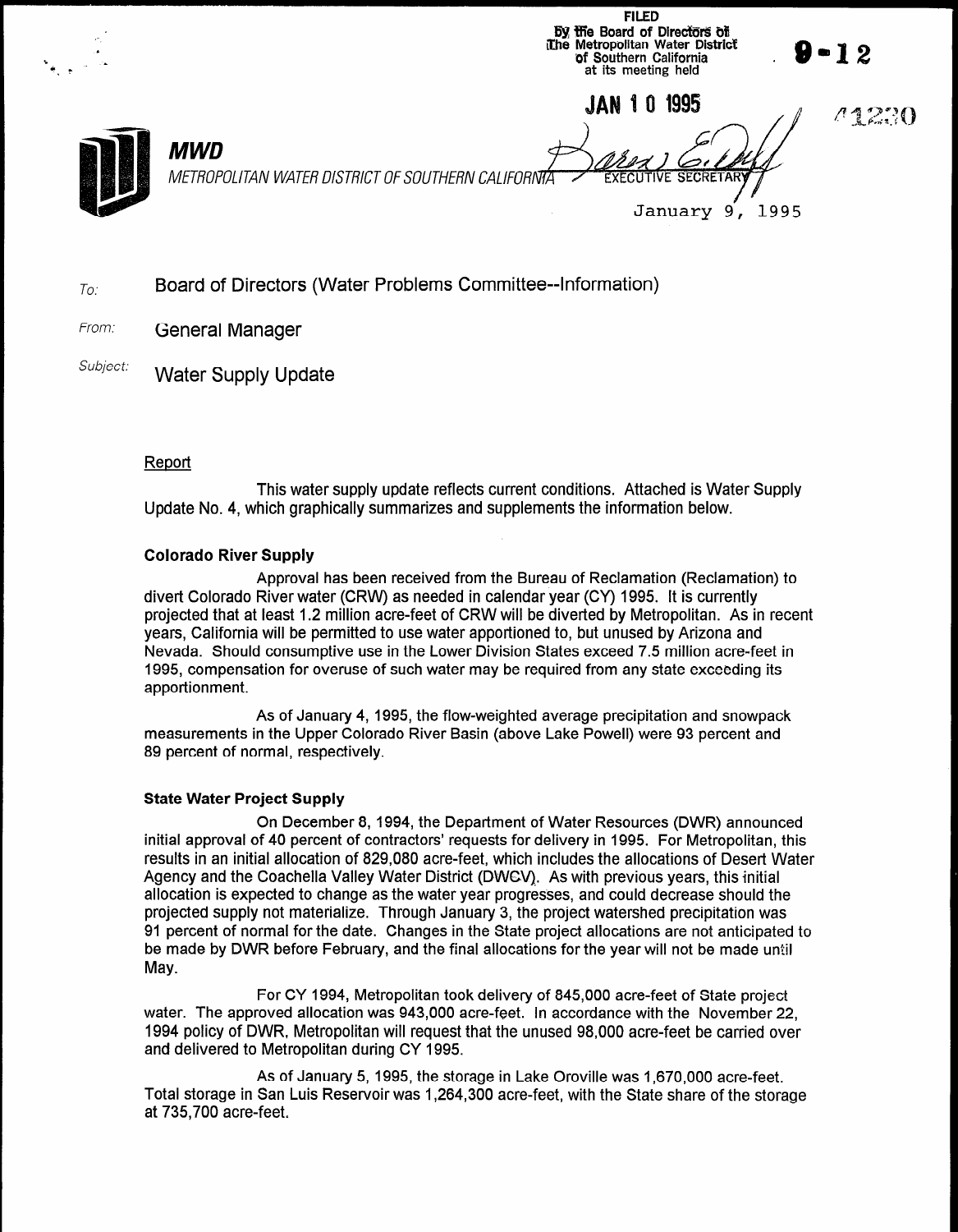#### Water Supply and Demand Balance

To determine the total supply/demand balance, it is assumed this early in the year that 1.2 million acre-feet will be pumped from the Colorado River. Therefore, Metropolitan's CY 1995 combined Colorado River and State Water Project supplies (including the DWCV allocations and 1994 carryover) total 2.13 million acre-feet, compared to a projected demand of 2.0 million acre-feet. With a projected positive balance, and assuming that the State project allocation does not decrease, it appears that Metropolitan will be able to meet all anticipated demands in CY 1995.

With the currently approved State project allocation of 40 percent, Seasonal Storage Service deliveries will continue through at least February. Given recent storm activity in the State project watershed, it is considered highly likely that allocations from the project will be increased by DWR in February, and that Seasonal Storage Service could be continued through April. Staff will continue to monitor the potential for any changes in the State project's anticipated supply that will affect the availability of Seasonal Storage Service.

The attached Figure 1 and Table 1 summarize the projected water supply balance for CY 1995. The projected demands are based on adjusted information received from our member agencies. Based upon the projected supplies and demands, coupled with Metropolitan's available water management programs, no need for rationing in CY 1995 is foreseen at this time.

#### Recommendation

For information only.

John R. Wodraska General Manager

1 Noc

E. G. Means III Chief of Operations

Concur:

1k. Wodraska <del>John</del> Genera LManager

RGF/sjm (O:\OPSEXEC\WSUD195)

**Attachments**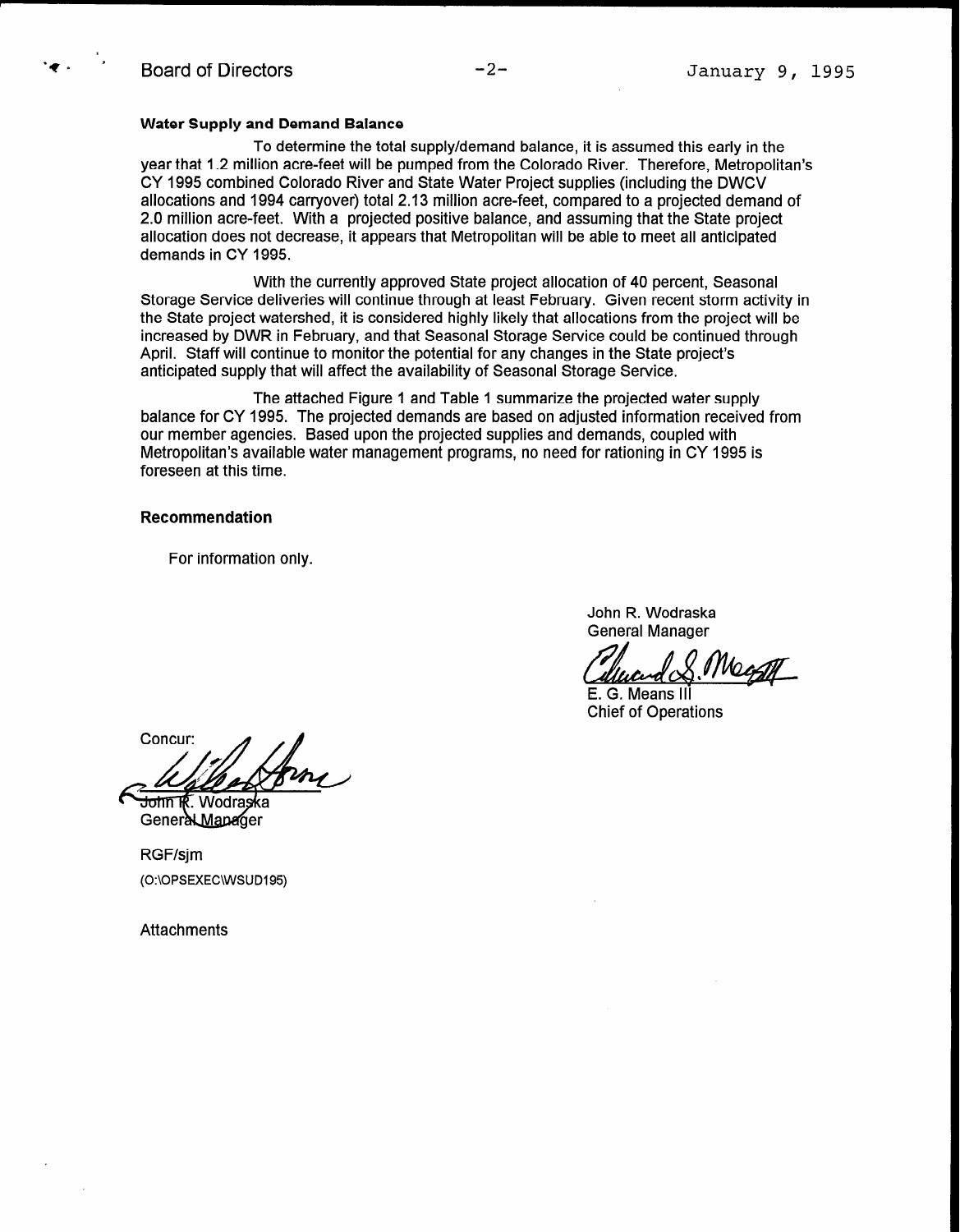41230

## TABLE 1

# CY 1995 WATER SUPPLY AND DEMAND BALANCE

#### CY 1995 Supply

| <b>Colorado River Aqueduct</b><br>40% State Project Water Allocation<br>SPW Carryover from CY 1994<br>Local Projects (1)<br>Other $(2)$ | 1,200,000 AF<br>829,000 AF<br>98,000 AF<br>20,000 AF<br>23,000 AF |
|-----------------------------------------------------------------------------------------------------------------------------------------|-------------------------------------------------------------------|
| <b>Total Supply</b>                                                                                                                     | 2,170,000 AF                                                      |
| Projected CY 1995 Demands                                                                                                               |                                                                   |
| Projected Use (3) (4)<br>Net to Storage (5)<br><b>System Losses</b>                                                                     | 2,007,000 AF<br>5,000 AF<br>36,000 AF                             |
| <b>Total Projected Deliveries</b>                                                                                                       | 2,048,000 AF                                                      |
| <b>Balance</b>                                                                                                                          |                                                                   |

Supplies-Demands = 122,000 AF

#### Notes:

- (1) -- Does not include Arlington Desalter, West Basin Desalter or other non-sale Local Project projections.
- (2) -- Includes advance deliveries to LADWP for exchange during West Branch Shutdown and San Gabriel Valley MWD exchange.
- (3) -- Assumes 10 percent voluntary conservation.
- (4) -- Includes Local Project Sales
- (5) -- Includes surface reservoirs.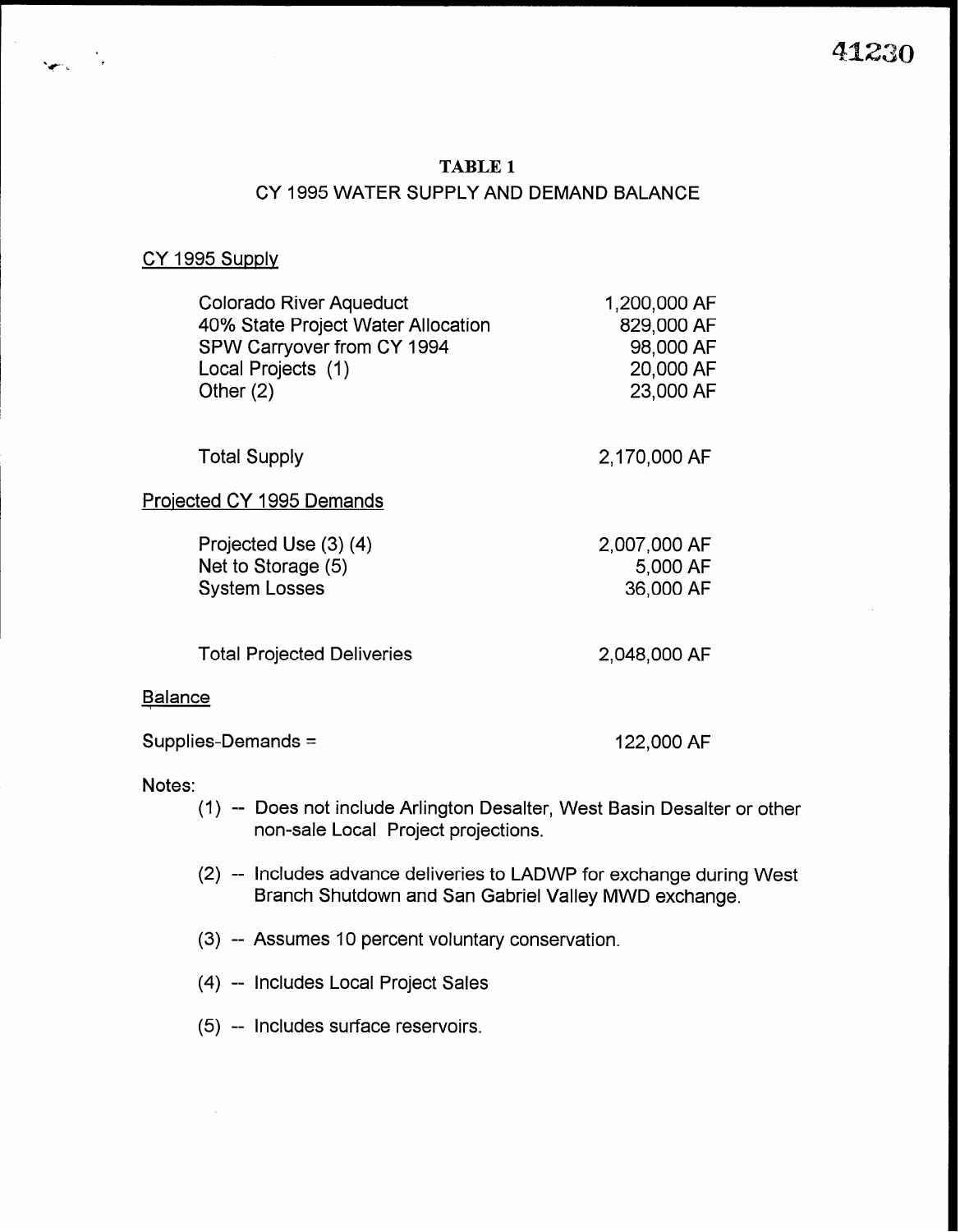41230

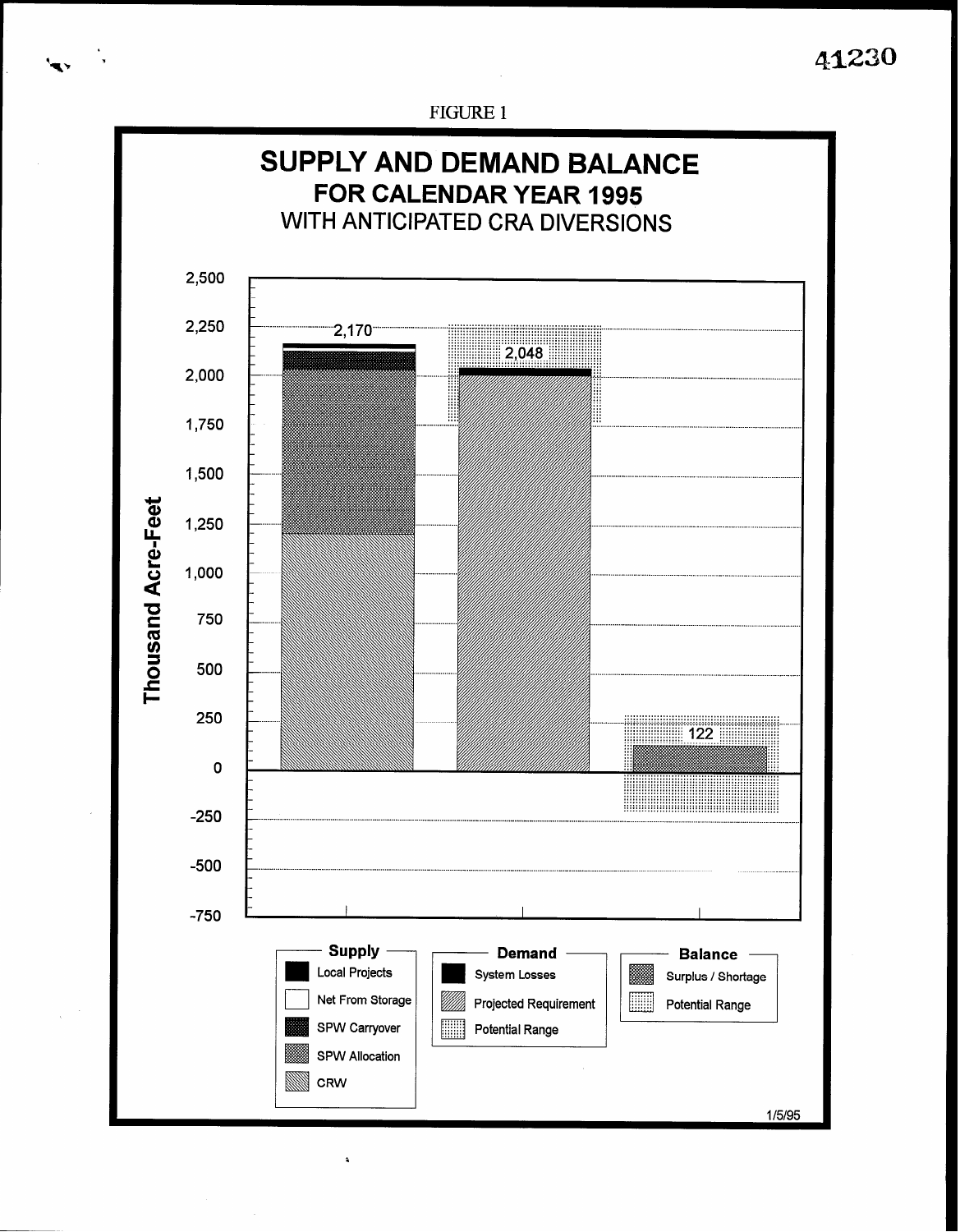

# WATER SUPPLY UPDATE PURLISHED BY THE OPERATIONS DIVISION

# SUMMARY

With an initial 1995 State project water allocation of 829,080 acre-feet (AF), combined with at least 1.2 million-acre-feet (MAF) of Colorado River water and an estimated 98,000 AF of 1994 State project carryover water, Metropolitan expects to meet all of its imported water demands during calendar year 1995. Pending monthly review of the water supply conditions, Seasonal Storage deliveries will continue through February. Recent storms are likely to permit deliveries to continue through April, though this determination will not be made until the State proiect allocation is increased above 40 percent.



40

**MILLION-ACRE-FEET** 

45

50

55

 $10 \quad 5 \quad 10 \quad 15 \quad 20 \quad 25 \quad 30 \quad 3$